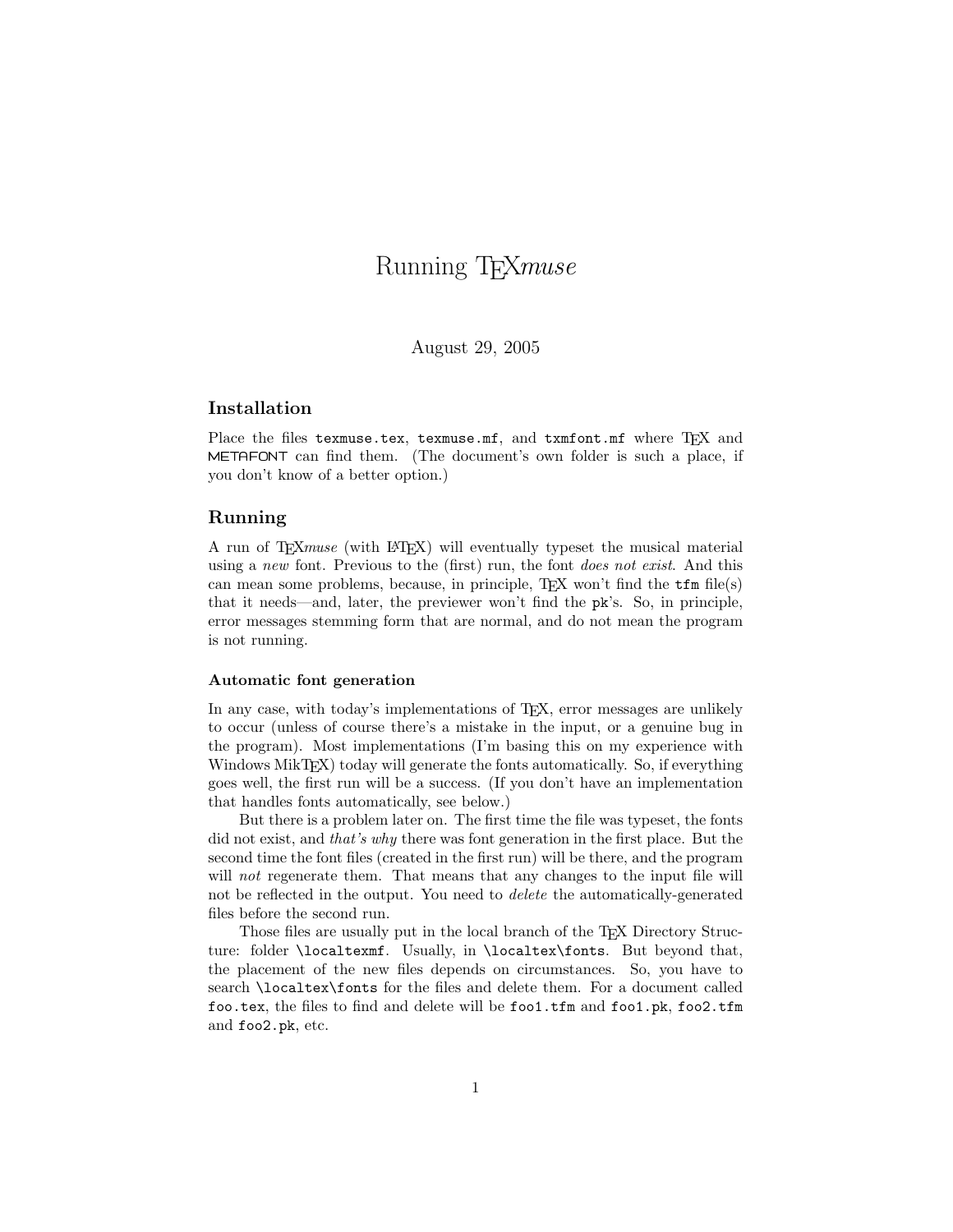So, if there were changes to the music of foo.tex, you should find and delete all these files before typesetting. Since the files will usually be put in the same subdirectory every time, you can automate the procedure into a batch file that looks something like

```
del c:\localtexmf\fonts\pk\ljfour\monotype\abadi\dpi600\%1*.pk
del c:\localtexmf\fonts\tfm\monotype\abadi\%1*.tfm
texify %1.tex
pause
yap -1 %1.dvi
```
(where texify and yap are LATEX's and the previewers executables).

It is the portion '\monotype\abadi' that changes from document to document, and it is the same for both tfm and pk's (the latter, of course, adding '\dpi600' or equivalent). So it's a good idea to make a note of this portion in the input file. Thus, when you come back to it after worked on other TEXmuse files, you can change the batch accordingly.

### Manual font generation

If your implementation does not generate the fonts by itself, you will have to do it manually. The first run will give an error message: tfm file not found. Just press enter, letting the run end. There will be mf files anyway. Run METAFONT on them:

mf foo1.mf

(and the same for the rest of the files). You might have to try things like mf \mode:=cx; input foo1.mf

where  $cx$  can be changed into  $1j$  four, for example. This depends on your local settings (and I assume if your implementation doesn't do this automatically, it's because you know all about this kind of procedures).

That creates gf files. From them you have to create the pk files:

gftopk foo1.1200gf,

or whatever is appropriate.

After getting the tfm's and pk's, you can run LATEX again, and it will produce the document.

For any changes to the music to actually show up, you have to make sure that the tfm's and pk's were produced from the last mf's (those that were created in the last IATEX run).

## Syntax conventions

You use T<sub>E</sub>X*muse* in a L<sup>AT</sup>EX document by saying

\input texmuse.tex

in the preamble. Follow the samples to learn the (pretty easy) syntax.

Before declaring the existence of a bug in the program, please make sure your input follows all conventions. I know they are pretty uncomfortable right